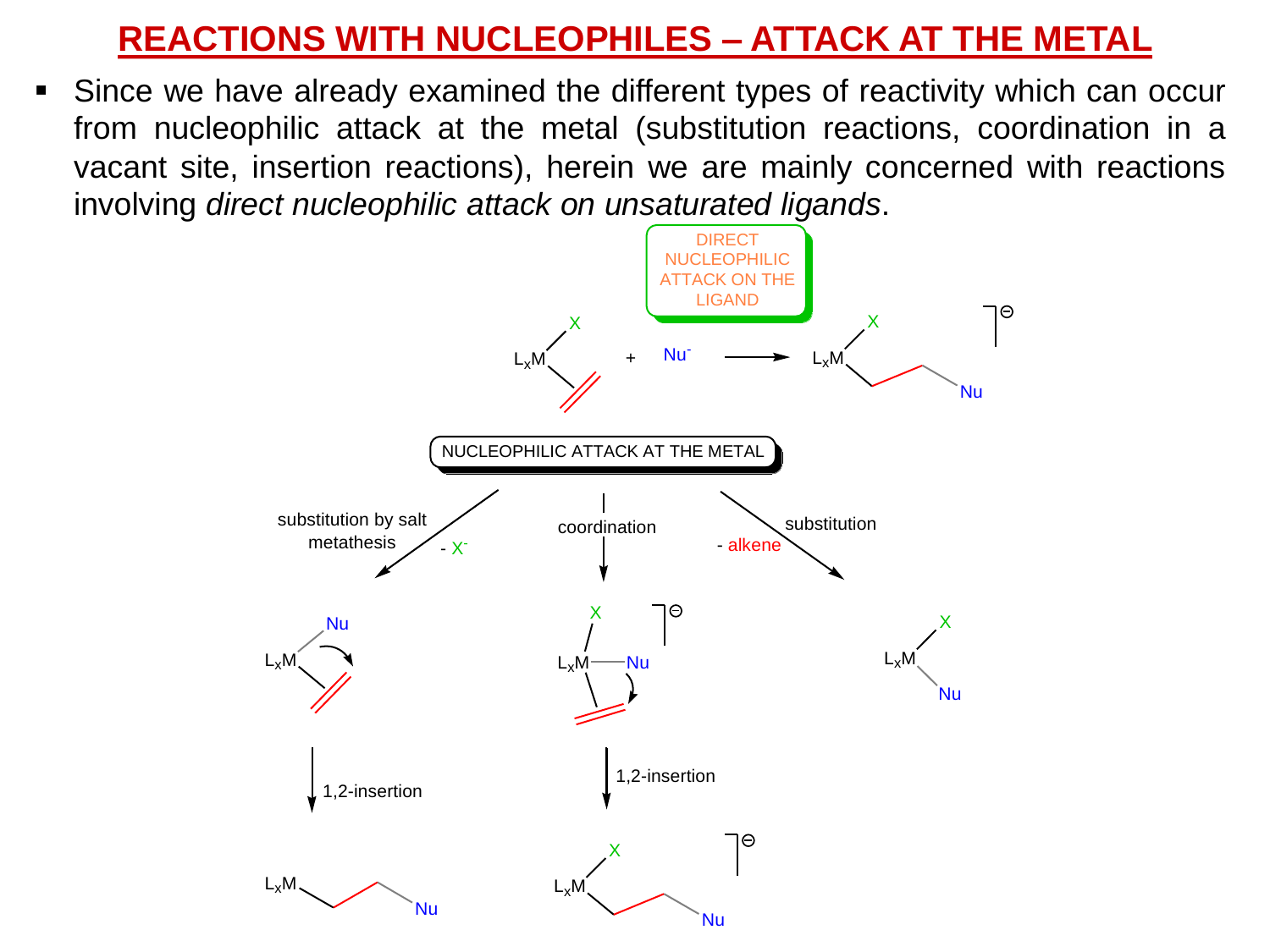# **REACTIONS WITH NUCLEOPHILES – DIRECT ATTACK AT CO**

- Because they are electron rich, molecules such as CO, alkenes, polyenes and arenes generally do not react with nucleophiles.
- Once attached to a metal, these ligands give up some of their electron density and become susceptible to direct nucleophilic attack.
- Unsaturated ligands are more susceptible to direct nucleophilic attack when: - there is less electron density on the metal (e.g.  $\pi$ -acceptor co-ligands, overall positive charge).

- the metal is coordinatively saturated – this avoids nucleophilic attack at the metal centre.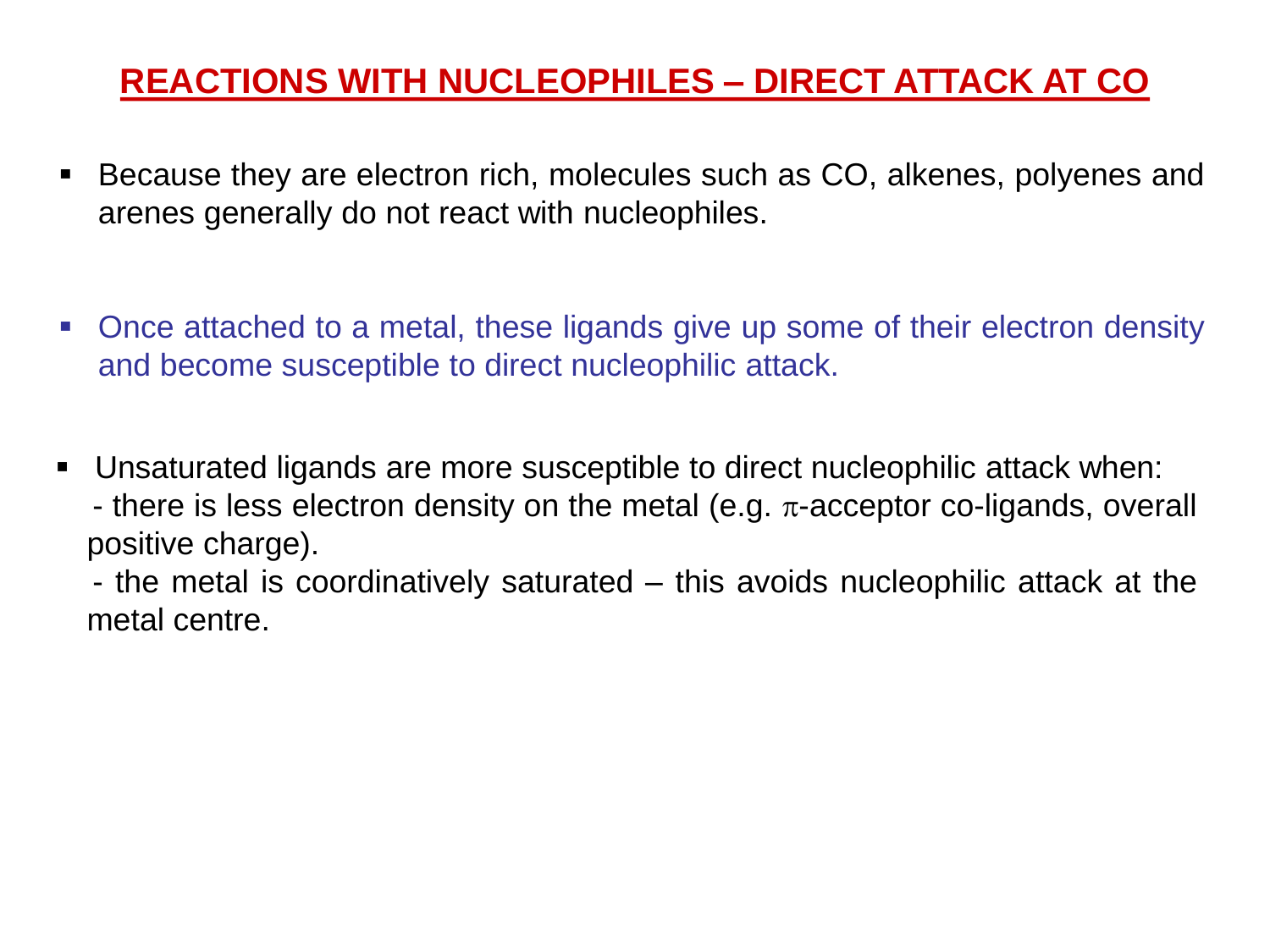

**R<sub>3</sub>NO** (a trialkylamine oxide;  $R = Me$  or Et) is commonly used instead of heat or UV-irradiation to remove CO ligands in order to speed up dissociative substitution reactions.



**•** The above reaction involves direct nucleophilic attack of  $H<sup>-</sup>$  on a CO ligand. Note: It is possible to get similar reactions with CNR or carbenes.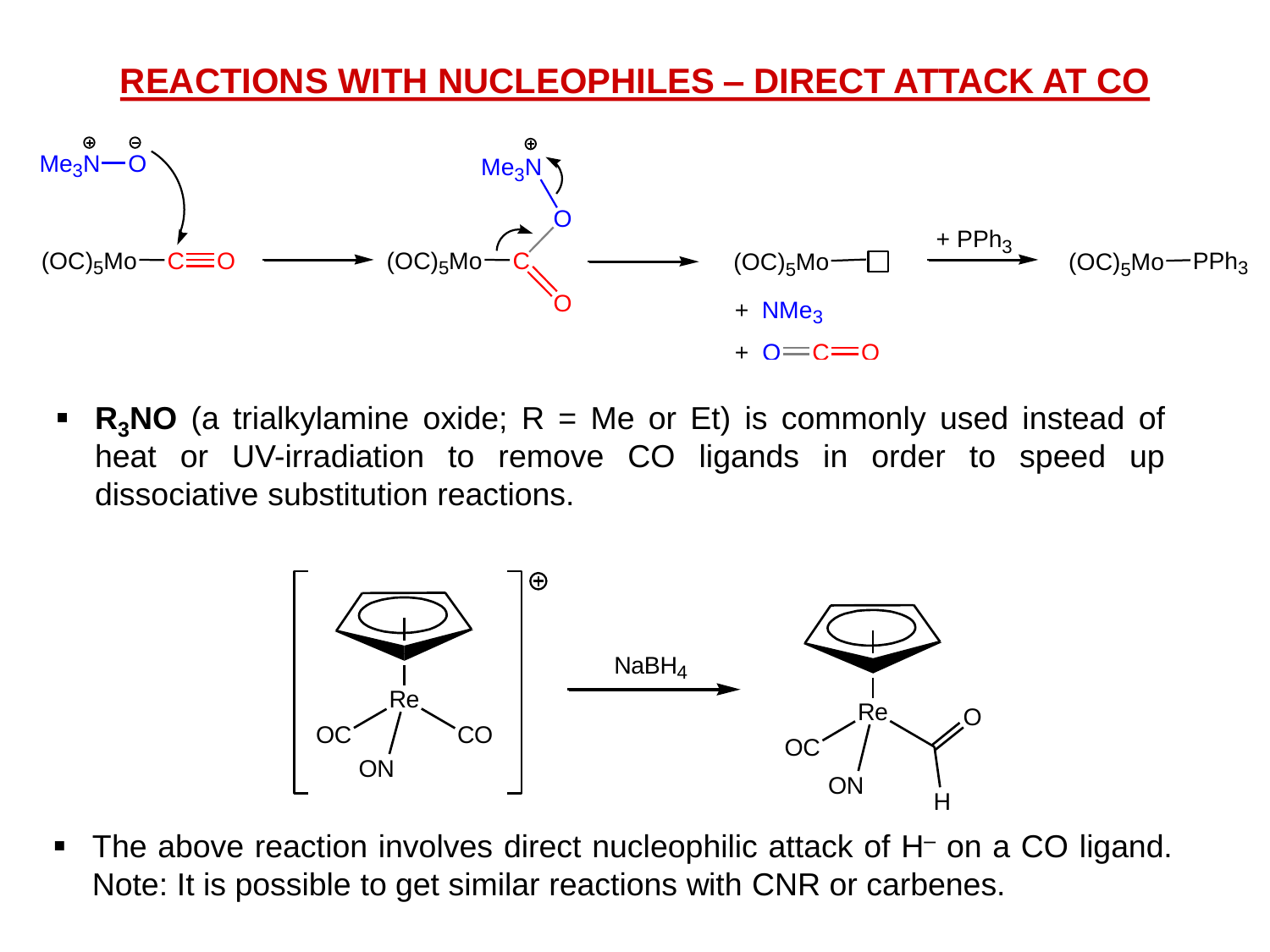## **REACTIONS WITH NUCLEOPHILES – ATTACK AT** p**-LIGANDS**

**•** There are many examples of direct nucleophilic attack on coordinated  $\pi$ ligands, and these transformations can be very useful in synthesis. For example (nucleophilic attack at least hindered face):



**•** For nucleophilic attack at  $\pi$ -ligands, use the DGM (Davies-Green-Mingos) Rules (*cationic or dicationic complexes only*).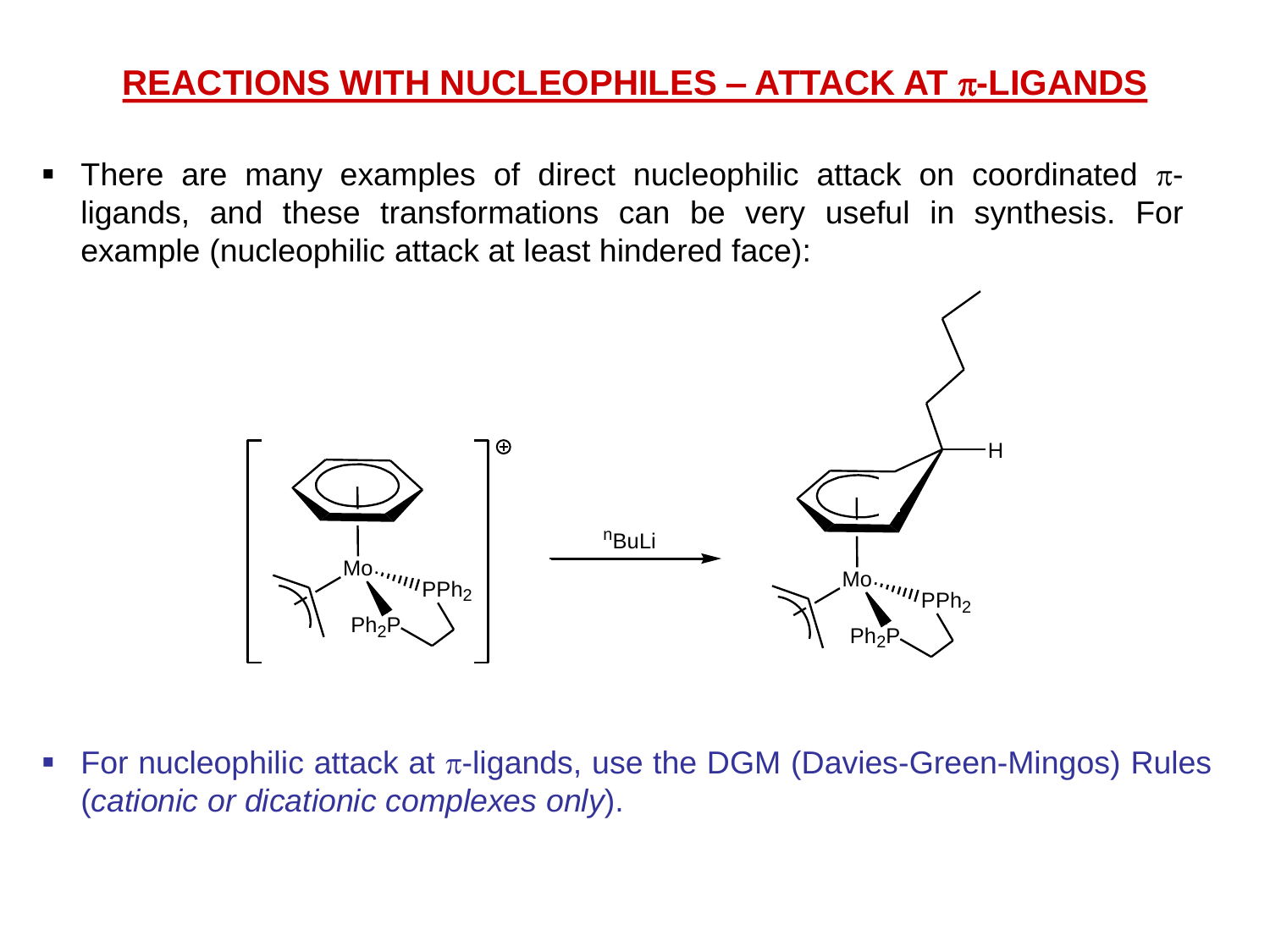#### **DGM RULES (MUST BE FOLLOWED IN ORDER)**

**Rule 1 – Even before Odd:** Nucleophilic attack occurs preferentially at even polyenes

**Rule 2 – Open before Closed:** Nucleophilic addition occurs preferentially at open polyenes (not closed).



**Rule 3 –** For open polyenes:

- If Even  $\rightarrow$  attack occurs at a terminal position.
- If Odd  $\rightarrow$  attack is usually NOT at a terminal position  $\rightarrow$  attack is only at a terminal position if the metal is very strongly electron withdrawing.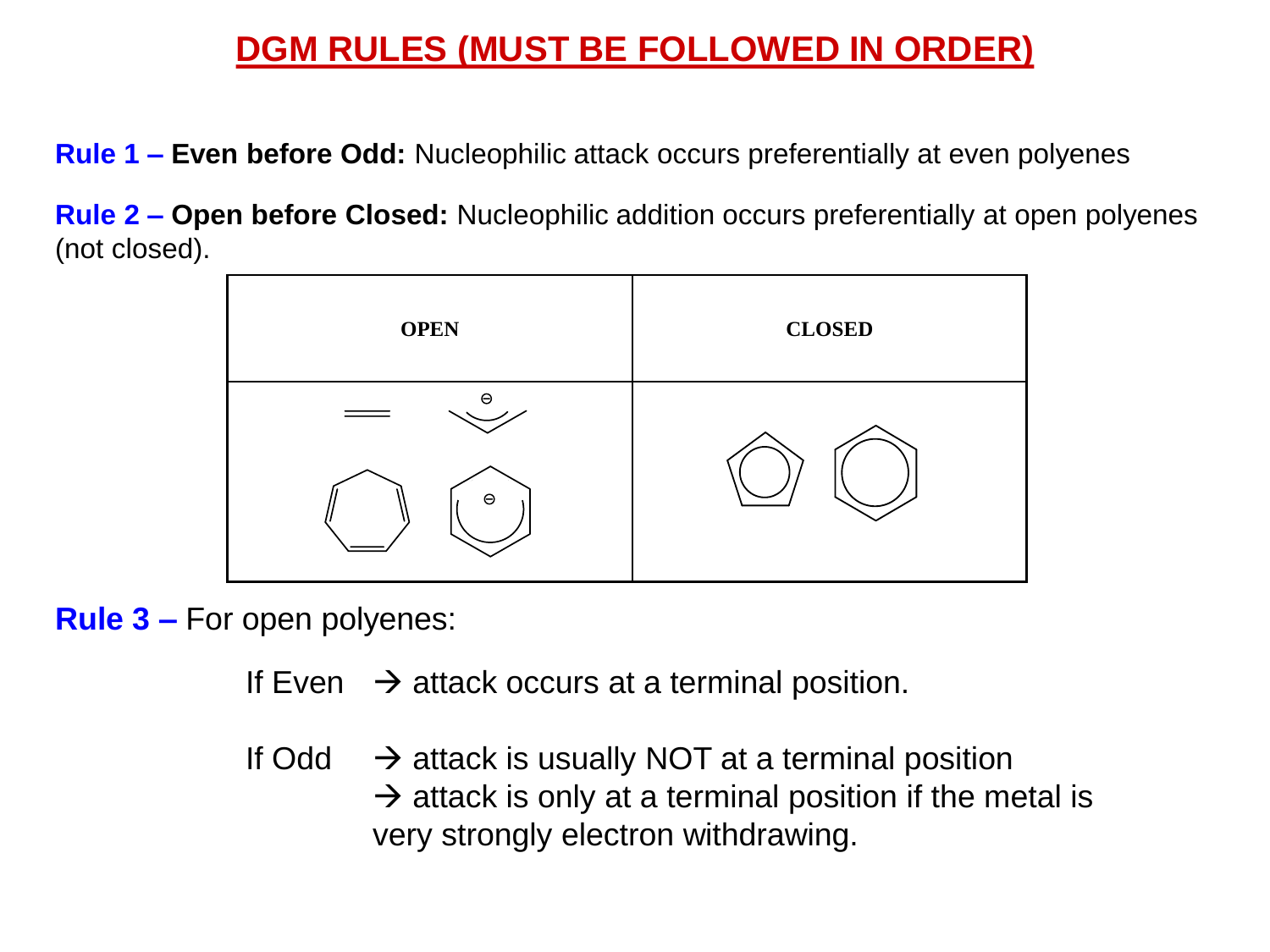# **REASONS FOR DGM RULES**

- Rule 1: Even polyenes are formally neutral (alkene, benzene *vs Cp*-, allyl-,  $C_7H_7^-$ ).
- Rule 2: Largely an empirical observation. The reasons behind it are not well understood.
- Rule 3: This has to do with the relative size of the lobes in the LUMO (see below):



becomes sufficiently depleted of electron density that it becomes the preferred site for nucleophilic attack.